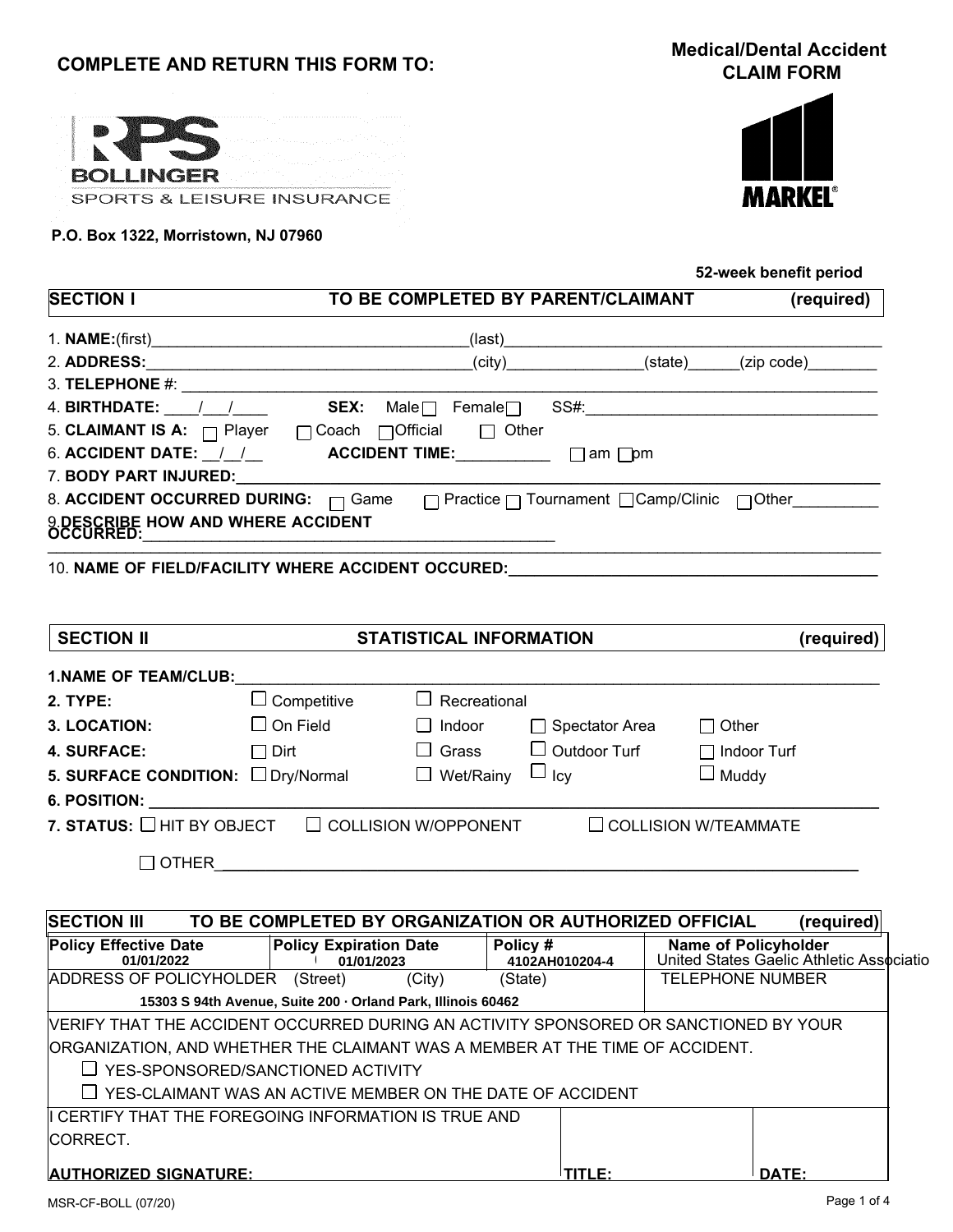**SECTION V ASSIGNMENT OF BENEFITS (required)** ALL CLAIMS BENEFITS WILL BE PAID DIRECTLY TO DOCTORS AND HOSPITALS INVOLVED, UNLESS BILLING PROVIDED INDICATES PAYMENT MADE BY YOU. If you are employed but have no insurance, please include a statement of verification from your employer on **their letterhead. IS CLAIMANT COVERED UNDER ANY OTHER MEDICAL AND OR DENTAL INSURANCE POLICY? YES NO IS CLAIMANT COVERED UNDER A GOVERNMENT SPONSORED INSURANCE SUCH AS MEDICARE/MEDICAID? YES NO POLICYHOLDER NAME: \_\_\_\_\_\_\_\_\_\_\_\_\_\_\_\_\_\_\_\_\_\_\_\_\_\_ ID#: \_\_\_\_\_\_\_\_\_\_\_\_\_\_\_\_\_\_\_\_\_\_\_\_\_\_\_\_\_\_\_\_\_\_\_\_\_\_\_\_\_\_ INSURED GRP#/NAME: \_\_\_\_\_\_\_\_\_\_\_\_\_\_\_\_\_\_\_\_\_\_\_\_\_\_\_\_\_\_\_\_\_\_\_\_\_\_\_\_\_\_\_\_\_\_\_\_\_\_\_\_\_\_\_\_\_\_\_\_\_\_\_\_\_\_\_\_\_\_\_\_\_\_\_ INSURANCE COMPANY NAME: ADDRESS:\_\_\_\_\_\_\_\_\_\_\_\_\_\_\_\_\_\_\_\_\_\_\_\_\_\_\_\_\_\_\_\_\_\_\_\_\_\_\_\_\_\_\_\_\_\_\_\_\_\_\_\_\_\_\_\_\_\_\_\_\_\_\_\_\_\_\_\_\_\_\_\_\_\_\_\_\_\_\_\_\_\_\_\_\_\_\_ CITY: \_\_\_\_\_\_\_\_\_\_\_\_\_\_\_\_\_\_\_\_\_\_\_\_\_\_\_\_\_\_\_\_\_\_\_\_\_\_ STATE: \_\_\_\_\_\_\_\_\_\_\_\_\_\_\_\_\_\_\_\_\_\_\_\_\_\_\_\_\_\_\_ ZIP: \_\_\_\_\_\_\_\_\_\_ PHONE:\_\_\_\_\_\_\_\_\_\_\_\_\_\_\_\_\_\_\_\_\_\_\_\_\_\_\_\_\_\_\_\_\_\_\_\_\_\_\_\_\_\_\_\_\_\_\_\_\_\_\_\_\_\_\_\_\_\_\_\_\_\_\_\_\_\_\_\_\_\_\_\_\_\_\_\_\_\_\_\_\_\_\_\_\_\_\_\_\_\_ \*\*Please include copy of insurance card (both sides) Note:** IF YOUR SON OR DAUGHTER HAS MEDICAL INSURANCE COVERAGE AS AN ELIGIBLE DEPENDENT FROM A PREVIOUS MARRIAGE AS MANDATED IN A DIVORCE DECREE, PLEASE GIVE NAME, ADDRESS AND PHONE NUMBER OF RESPONSIBLE PARTY: \_\_\_\_\_\_\_\_\_\_\_\_\_\_\_\_\_\_\_\_\_\_\_\_\_\_\_\_\_\_\_\_\_\_\_\_\_\_\_\_\_\_\_\_\_\_\_\_\_\_\_\_\_\_\_\_\_\_ **SECTION IV STATEMENT OF OTHER INSURANCE (required) Claimant/Father Claimant/Mother** Name:\_\_\_\_\_\_\_\_\_\_\_\_\_\_\_\_\_\_\_\_\_\_\_\_\_\_\_\_\_\_\_\_\_\_\_\_\_\_\_\_\_\_\_ Name:\_\_\_\_\_\_\_\_\_\_\_\_\_\_\_\_\_\_\_\_\_\_\_\_\_\_\_\_\_\_\_\_\_\_\_\_\_\_\_\_ Address:\_\_\_\_\_\_\_\_\_\_\_\_\_\_\_\_\_\_\_\_\_\_\_\_\_\_\_\_\_\_\_\_\_\_\_\_\_\_\_\_\_ Address:\_\_\_\_\_\_\_\_\_\_\_\_\_\_\_\_\_\_\_\_\_\_\_\_\_\_\_\_\_\_\_\_\_\_\_\_\_\_ City:\_\_\_\_\_\_\_\_\_\_\_\_\_\_\_\_\_\_\_\_\_\_\_\_\_\_\_\_\_\_\_\_\_\_\_\_\_\_\_\_\_\_\_\_ City:\_\_\_\_\_\_\_\_\_\_\_\_\_\_\_\_\_\_\_\_\_\_\_\_\_\_\_\_\_\_\_\_\_\_\_\_\_\_\_\_\_ State: The Code: The State: State: State: Zip Code: Phone:\_\_\_\_\_\_\_\_\_\_\_\_\_\_\_\_\_\_\_\_\_\_\_\_\_\_\_\_\_\_\_\_\_\_\_\_\_\_\_\_\_\_ Phone:\_\_\_\_\_\_\_\_\_\_\_\_\_\_\_\_\_\_\_\_\_\_\_\_\_\_\_\_\_\_\_\_\_\_\_\_\_\_\_ Employer: The contract of the contract of the contract of the contract of the contract of the contract of the contract of the contract of the contract of the contract of the contract of the contract of the contract of the Phone: The contract of the contract of the contract of the Phone:  $\blacksquare$ Self Employed  $\Box$  The Unemployed  $\Box$  Self Employed  $\Box$  Unemployed  $\Box$ Email: \_\_\_\_\_\_\_\_\_\_\_\_\_\_\_\_\_\_\_\_\_\_\_\_\_\_\_\_\_\_\_\_\_\_\_\_\_\_\_\_\_\_ Email:\_\_\_\_\_\_\_\_\_\_\_\_\_\_\_\_\_\_\_\_\_\_\_\_\_\_\_\_\_\_\_\_\_\_\_\_\_\_ **SECTION VI STATEMENT OF CERTIFICATION and AUTHORIZATION TO RELEASE INFORMATION (required)** 1. I CERTIFY that the above information given by me in support of this claim is true and correct. **SIGNATURE OF CLAIMANT/PARENT (required): \_\_\_\_\_\_\_\_\_\_\_\_\_\_\_\_\_\_\_\_\_\_\_\_\_\_\_\_\_\_\_\_\_\_\_\_\_\_ DATE:\_\_\_\_\_\_\_\_\_\_**

2. I hereby authorize any physician, hospital or other medically related facility, insurance company, or other organization, institution or person that has any records or knowledge of me, and/or the above named claimant, to disclose, whenever requested to do so by RPS Bollinger or Markel Insurance Company or their representatives, any and all such information. I UNDERSTAND the information obtained by use of the Authorization will be used to determine eligibility for insurance and eligibility for benefits under any existing policy. Any information obtained will not be released to any person or organization EXCEPT as necessary in connection with the processing of this application, claim, or as may be otherwise lawfully required or as I may further authorize. A photocopy of this authorization shall be considered as effective and valid as the original.

**SIGNATURE OF CLAIMANT/PARENT (required): \_\_\_\_\_\_\_\_\_\_\_\_\_\_\_\_\_\_\_\_\_\_\_\_\_\_\_\_\_\_\_\_\_\_\_\_\_\_\_ DATE:\_\_\_\_\_\_\_\_\_**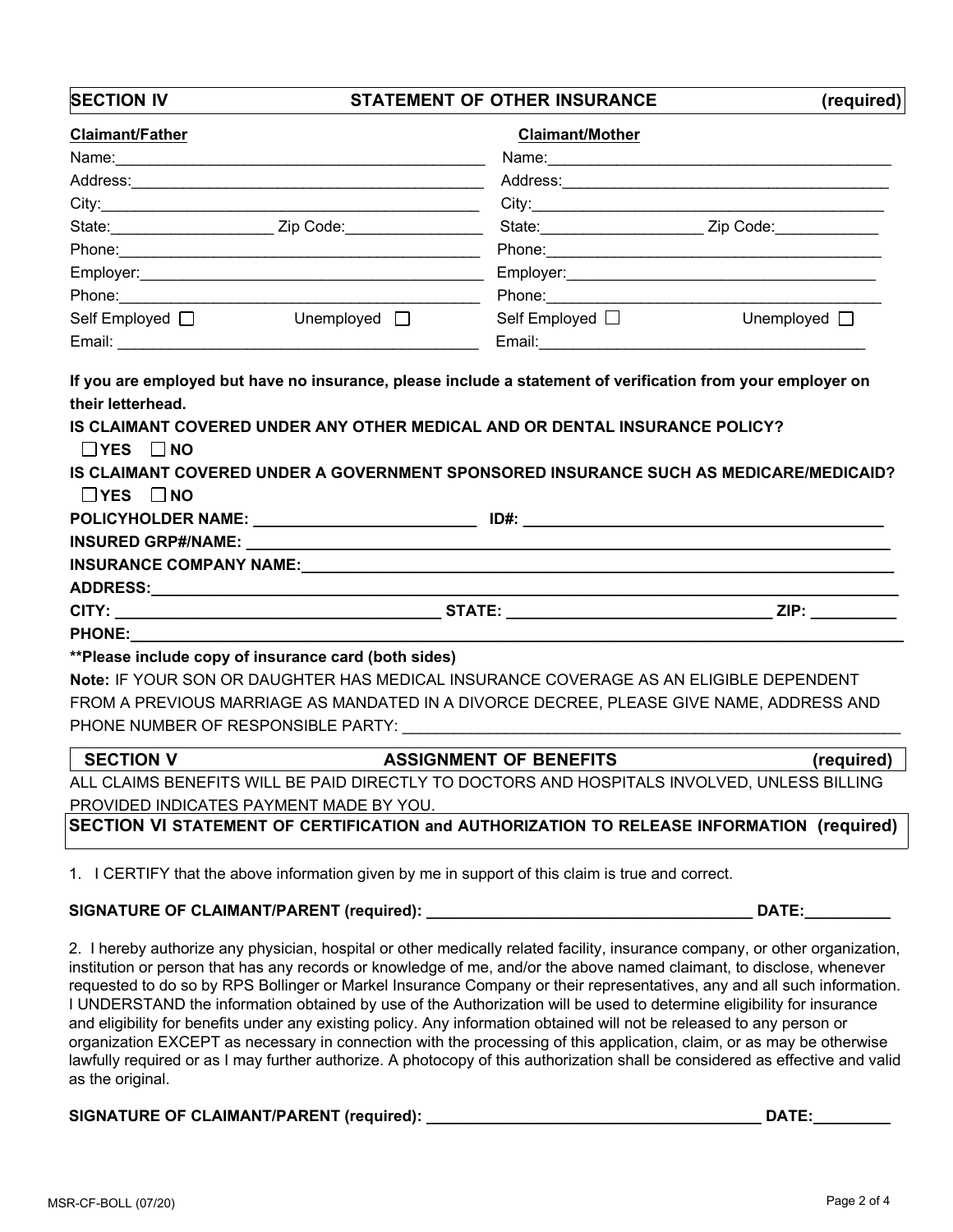### **HOW TO FILE A CLAIM: INSTRUCTIONS**

**IMPORTANT: ALL INFORMATION MUST BE PROVIDED IN ORDER FOR A CLAIM TO BE PROCESSED** 1. **Excess Coverage:** Accident medical expenses are covered under this policy on an **Excess Basis**, and benefits will only be paid under this plan after your own personal or group insurance (including Health Maintenance Organizations) has paid out its benefits. Please note that you must follow your primary insurance carrier's eligibility criteria (i.e., to be treated in-network, if required by HMO, etc) in order for this policy to consider your expenses for payment. If you receive Government or State Aid Insurance, (Medicaid, Medicare, etc) this insurance may be Primary; please contact RPS Bollinger for coverage information.

- Payment under this policy will be made according to **usual and customary guidelines.** This means that the basis for payment of specific medical or dental services is based on the average cost of that service by region. This policy does not automatically pay for services in full; it pays based on the "usual and customary" fee for that service in your area.
- 2. **Claim Guidelines:** In most states, you have up to **1 year** from the date of injury to submit a claim form. For claims to be eligible for coverage, you must seek medical attention within **60 days** from the date of injury.

**Benefit Period:** This policy is subject to a **52 week** benefit period from the date of injury. Medical or dental expenses that are incurred **within 52 weeks** of the date of injury are eligible for coverage under this policy. Any expenses or treatments that are rendered after the **52 week** benefit period will not be covered by this policy.

#### 3. **Please remember:**

- a) **Only submit the Claim Form to RPS Bollinger.**
- b) Once your claim is approved, advise your Doctors/Hospitals of this insurance so they can file claims directly to RPS Bollinger.
- c) **Itemized bills are required:** You or your providers must submit itemized bills with your primary insurance explanation of benefits (if applicable); balance due bills or notices **do not** provide the information needed to process your claim. See below for forms needed. Payments will be made to **you** if the itemized bills indicate that they have been paid. Otherwise, payments will be made directly to the doctor, hospital or other service provider.
	- **- CMS-1500** is the standard form used by Providers to show the medical treatments and charges made for each service.
	- **- UB-04** is the standard form used by Hospitals to show medical treatments and charges made for services.

4. **Dental bills:** All dental bills must be submitted through your primary insurance's **medical and dental plans** first before making a claim for dental treatment under this policy. Please have your provider submit an ADA dental claim form with the explanation of benefits (if applicable).

**For further Claims information contact:**

RPS Bollinger Sports Claims Department PO Box 1322 Morristown, NJ 07960 Phone: 1-866-267-0093 Fax: 973-921-8474 Email: SportsClaims@RPSins.com